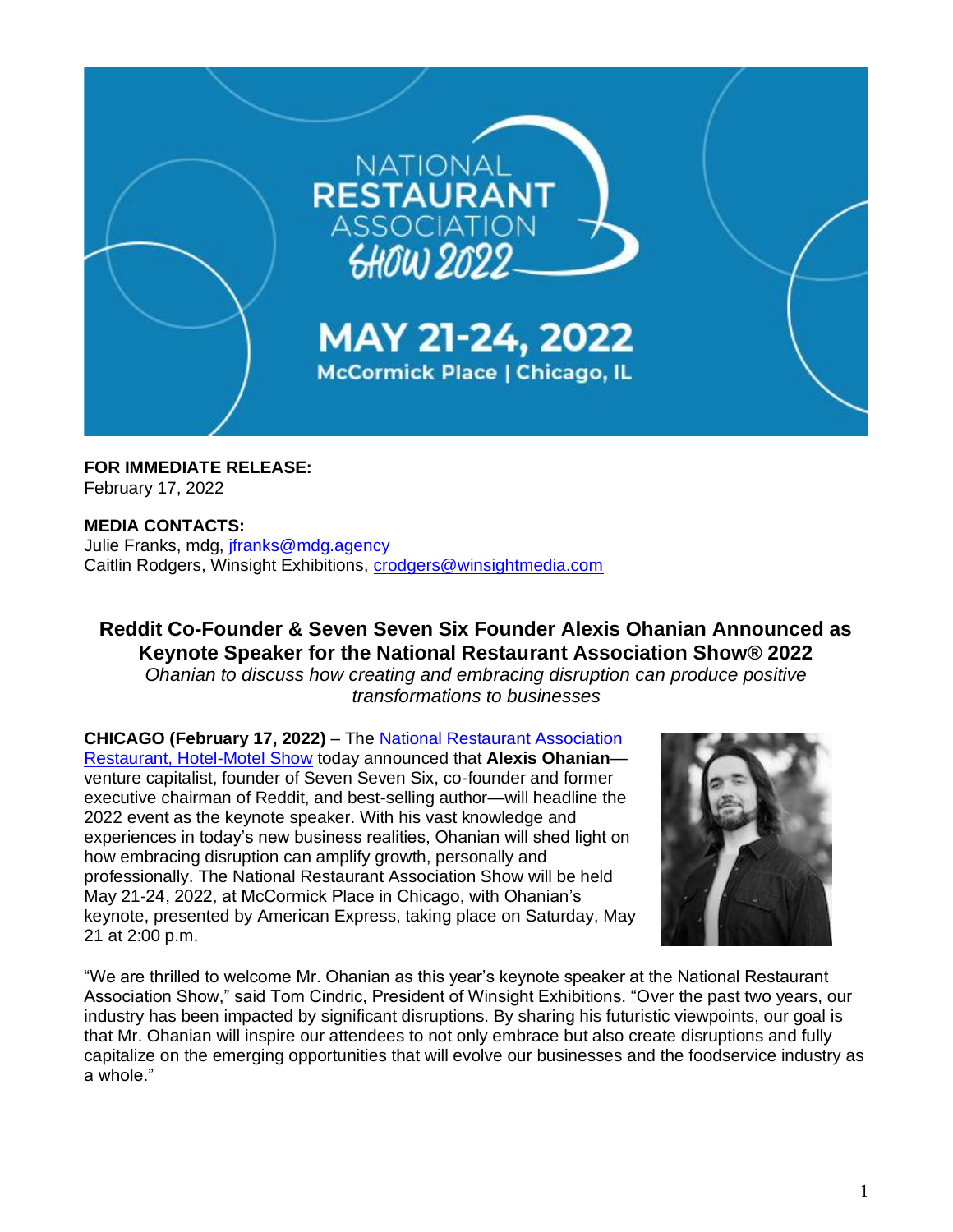Ohanian's keynote will address many of the disruptions that are impacting the foodservice industry today. During the session, he will navigate the potential effect of crypto currency, sharing basic concepts and thoughts about how foodservice professionals can prepare for the shift. He will discuss how web 3.0 is changing the future of business and how it will translate to the foodservice industry. With an unrelenting commitment to make the world a better place, Ohanian will also speak to the power and importance of diversity within the industry.

The session's moderator, [Starr Marcello,](https://www.nationalrestaurantshow.com/featured-sessions) deputy dean of MBA Programs at the University of Chicago Booth School of Business, will guide the conversation with Ohanian through expertise in entrepreneurship and innovation. Prior to serving as Deputy Dean, Marcello led the Polsky Center for Entrepreneurship and Innovation where she invested in the successful and dramatic expansion of the entrepreneurial ecosystem at the university. Marcello has helped hundreds of students, faculty, staff, and community members launch the next generation of high-impact ventures, including the founding teams of Grubhub, Braintree Venmo, Simple Mills, and Tovala. She is also passionate about advancing diversity in entrepreneurship and often speaks on this topic.

As a tech founder and venture capitalist, Ohanian embraces—and often creates—disruption, beginning with an epiphany that becoming an attorney was not his destiny, to co-founding Reddit [reddit.com] in his University of Virginia dorm and launching the venture upon graduation. Reddit.com ranks among the most popular websites and social platforms in the United States. It was initially funded by Y Combinator in 2005 and sold to Conde Nast in 2006. Ohanian returned as executive chairman in 2014 to help lead the turnaround of the now independent company.

In 2016 Ohanian left to co-found Initialized Capital—a seed-stage venture fund and built it to \$100B in market value through early investments in companies like Coinbase, Opendoor, Instacart, Patreon, and Ro.

In 2020, Ohanian resigned from the Reddit board in protest and left his role at Initialized Capital to launch Seven Seven Six, a new firm built like a technology company that deploys venture capital. Since launch, Seven Seven Six has quickly grown its total assets under management to over \$750M and has been at the forefront of emerging technologies and trends, leading competitive investments in companies across sectors including software, crypto, healthtech, food tech, climate tech, and space tech.

In addition to Ohanian's keynote address, the National Restaurant Association Show will hold a featured session, presented by Uber Eats, titled ["Restaurants in the Hot Seat"](https://directory.nationalrestaurantshow.com/8_0/sessions/session-details.cfm?scheduleid=202) on Monday, May 23 at 1:00 p.m. to examine the future of restaurants and how consumers' behaviors will continue to evolve. Led by Technomic and guests from top foodservice operations, the session will address these topics in a new and fast-paced debate. Operators will also share how they're putting valuable Technomic industry and consumer insights into practice, along with actions needed to tackle today's and tomorrow's challenges in order to win big in business.

The National Restaurant Association Show is the place to find creative new solutions to today's challenges in the restaurant industry, from the latest food and beverage trends to emerging technologies to operational innovations that will boost the bottom line. The Show's expert-led education program will feature timely sessions and deep-dive workshops to help build the future of the industry, with focuses on ghost kitchens and virtual brands, foodservice technology, culinary insights, operations solutions, new consumer trends, wellness, workforce recruitment and development, and more.

To read more about Ohanian and the keynote session, [click here.](https://www.nationalrestaurantshow.com/featured-sessions) For more information about the National Restaurant Association Show and to register, visit [nationalrestaurantshow.com.](https://www.nationalrestaurantshow.com/)

Connect with the Show online on [Twitter,](https://twitter.com/NatlRestShow) [Facebook,](https://www.facebook.com/NationalRestaurantShow) [Instagram,](https://www.instagram.com/nationalrestaurantshow/) and [LinkedIn.](https://www.linkedin.com/showcase/nationalrestaurantassocationshow)